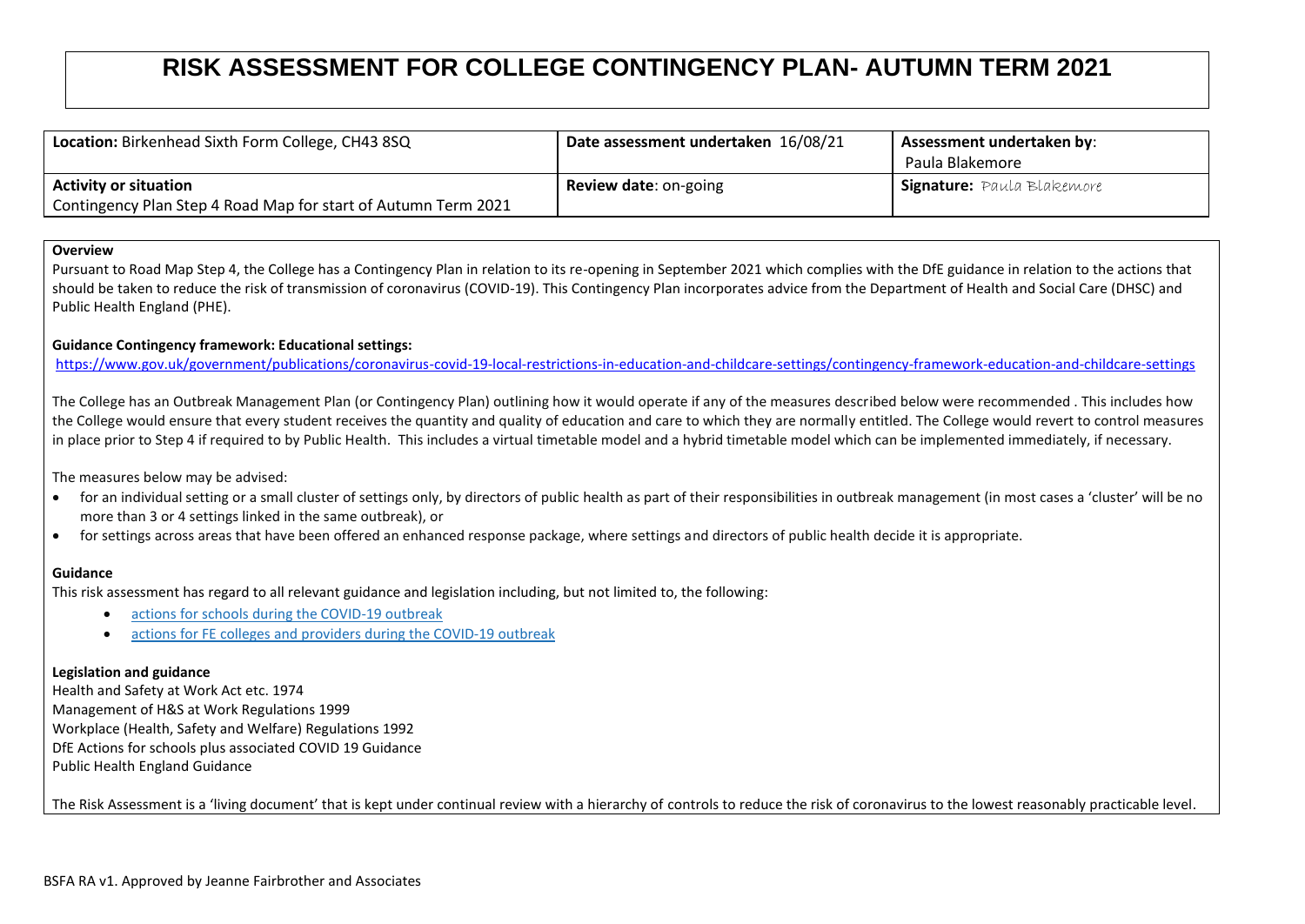| <b>Area of Control</b>          | <b>Control measures</b>                                                                     | <b>Further actions?</b>  | Implemented by |
|---------------------------------|---------------------------------------------------------------------------------------------|--------------------------|----------------|
|                                 |                                                                                             | <b>Altered measures?</b> | (initials)     |
| <b>Collaboration with local</b> | • The College is committed to following government guidance on all Covid-                   |                          | <b>SMT</b>     |
| authorities                     | related issues.                                                                             |                          |                |
|                                 | Local authorities, directors of public health (DsPH) and PHE health protection              |                          |                |
|                                 | teams (HPTs) are responsible for managing localised outbreaks.                              |                          |                |
|                                 | The College liaises and responds to guidance from DPH & local PH Teams<br>$\bullet$         |                          |                |
|                                 | The College has outbreak management plans in place to deal with localised                   |                          |                |
|                                 | outbreaks of Covid cases.                                                                   |                          |                |
| <b>Regular review of Risk</b>   | • The College has assessed the reasonably foreseeable risks of transmission of              |                          | <b>SMT</b>     |
| <b>Assessments</b>              | COVID 19.                                                                                   |                          |                |
|                                 | The risk assessment is regularly reviewed as circumstances in College and the<br>$\bullet$  |                          |                |
|                                 | public health advice changes.                                                               |                          |                |
|                                 | The College monitors whether the controls in place are effective and working                |                          |                |
|                                 | as intended.                                                                                |                          |                |
| <b>Outbreak management</b>      | The College has a risk assessment in place that follows the new guidance from<br>$\bullet$  |                          | <b>SMT</b>     |
| plans.                          | July $19th$ , as well as this contingency plan risk assessment – for reverting to           |                          |                |
|                                 | control measures in place prior to Step 4 if required to by Public Health.                  |                          |                |
|                                 | The College has outbreak management plans outlining how we would operate                    |                          |                |
|                                 | if there were an outbreak in school or local area. This includes a hybrid                   |                          |                |
|                                 | teaching model and a virtual teaching model.                                                |                          |                |
|                                 | The outbreak management plans enable the College to step measures up and                    |                          |                |
|                                 | down to respond to Covid numbers locally.                                                   |                          |                |
|                                 | The College will call the DfE helpline on 0800 046 8687 and selecting option 1<br>$\bullet$ |                          |                |
|                                 | for advice on the action to take in response to a positive case who will                    |                          |                |
|                                 | escalate the issue to the local health protection team where necessary and                  |                          |                |
|                                 | advise if any additional action is required, such as implementing elements of               |                          |                |
|                                 | the outbreak management plan.                                                               |                          |                |
|                                 | The College will consult local Public Health Teams to contain any outbreak by               |                          |                |
|                                 | following local health protection team advice below:                                        |                          |                |
|                                 | Wirral LA Covid helpline 0151 666 3600 email:                                               |                          |                |
|                                 | covidschoolsupport@wirral.gov.uk                                                            |                          |                |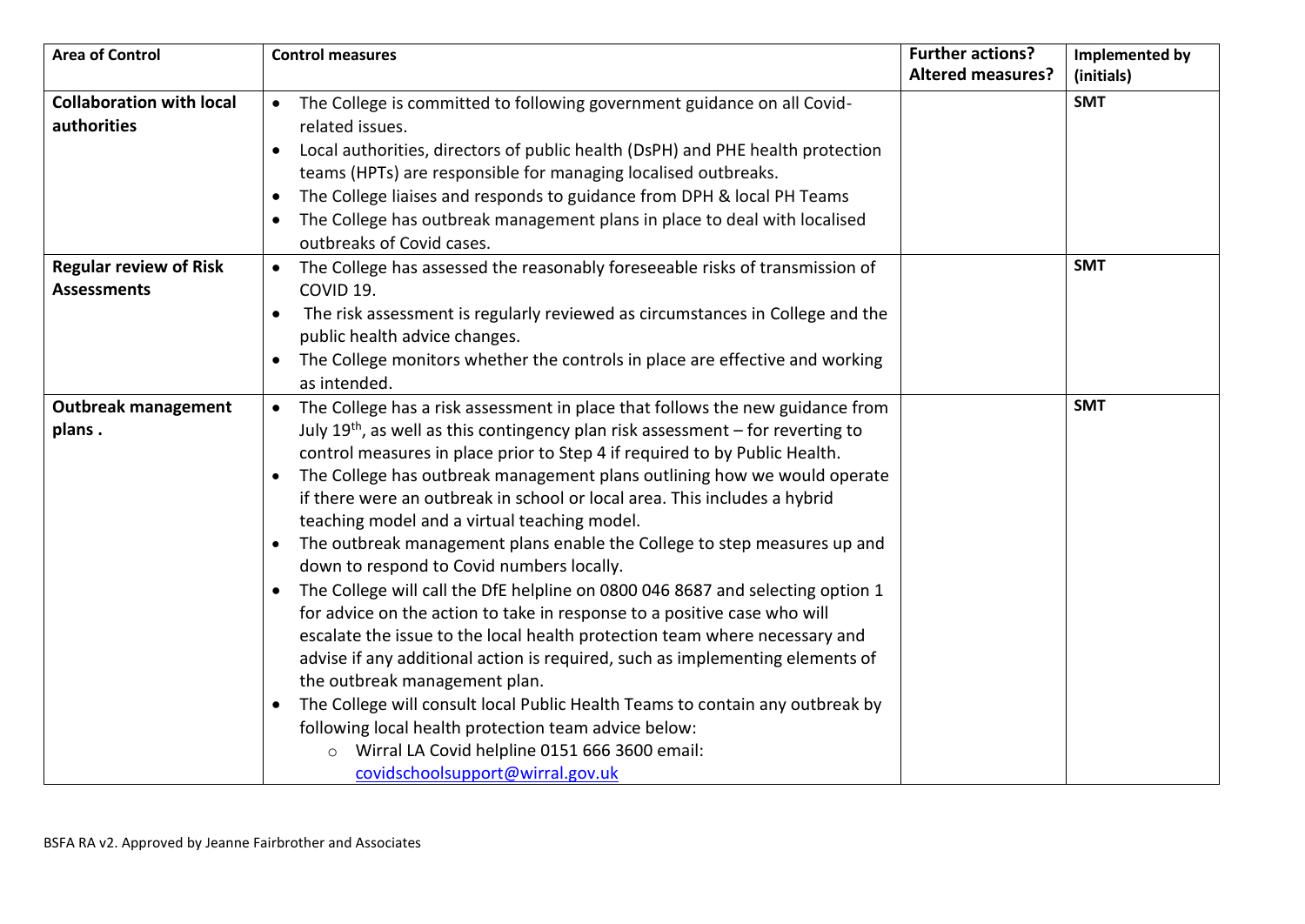|                           | The College will follow measures recommended by the Local Authority,                                          |            |  |
|---------------------------|---------------------------------------------------------------------------------------------------------------|------------|--|
|                           | Director of Public Health and local PHE health protection teams (HPTs) as part                                |            |  |
|                           | of our outbreak management responsibilities.                                                                  |            |  |
|                           | From 26th July, when The College officially closed for summer, all MDS                                        |            |  |
|                           | submissions will stop. From that point, Public Health at the Local Authority                                  |            |  |
|                           | will be told of any outbreaks via NHS T&T.                                                                    |            |  |
| <b>Testing programme</b>  | The College is committed to maintaining an on-site asymptomatic testing<br>$\bullet$<br>centre.               | <b>SMT</b> |  |
|                           | The College is committed to supporting the use of home testing by staff,<br>$\bullet$<br>pupils and students. |            |  |
|                           | The College's outbreak management plans cover the possibility that the                                        |            |  |
|                           | Director of Public Health may reintroduce asymptomatic testing sites (ATS) if                                 |            |  |
|                           | advised and/or the College may have to advise staff and students to increase                                  |            |  |
|                           | the use of home testing.                                                                                      |            |  |
| Face coverings policy.    | The College is committed to following government guidance on the wearing of<br>$\bullet$                      | <b>SMT</b> |  |
|                           | face coverings.                                                                                               |            |  |
|                           | The College's outbreak management plans cover the possibility that that it is                                 |            |  |
|                           | advised that face coverings should temporarily be worn more widely in                                         |            |  |
|                           | schools and colleges on the Wirral.                                                                           |            |  |
|                           | This may include face coverings in communal areas and/or classrooms (for<br>$\bullet$                         |            |  |
|                           | both students and staff) apart from those with exemptions.                                                    |            |  |
| <b>Shielding</b>          | The College is committed to following government guidance on shielding.<br>$\bullet$                          | <b>SMT</b> |  |
|                           | Shielding is currently paused it can only be reintroduced by national                                         |            |  |
|                           | government in the event of a major outbreak that poses a significant risk to                                  |            |  |
|                           | individuals on the shielded patient list (SPL),                                                               |            |  |
|                           | The College's outbreak management plan covers this possibility.                                               |            |  |
|                           | All identified CEV & pregnant staff have individual risk assessments detailing                                |            |  |
|                           | the measures the College has put in place to reduce risks to these staff,                                     |            |  |
|                           | including how these protective measures have been reviewed as part of an                                      |            |  |
|                           | updated workplace risk assessment. clinically extremely vulnerable people.                                    |            |  |
| <b>Educational Visits</b> | The College is committed to following government guidance on Educational                                      | <b>SMT</b> |  |
|                           | Visits.                                                                                                       |            |  |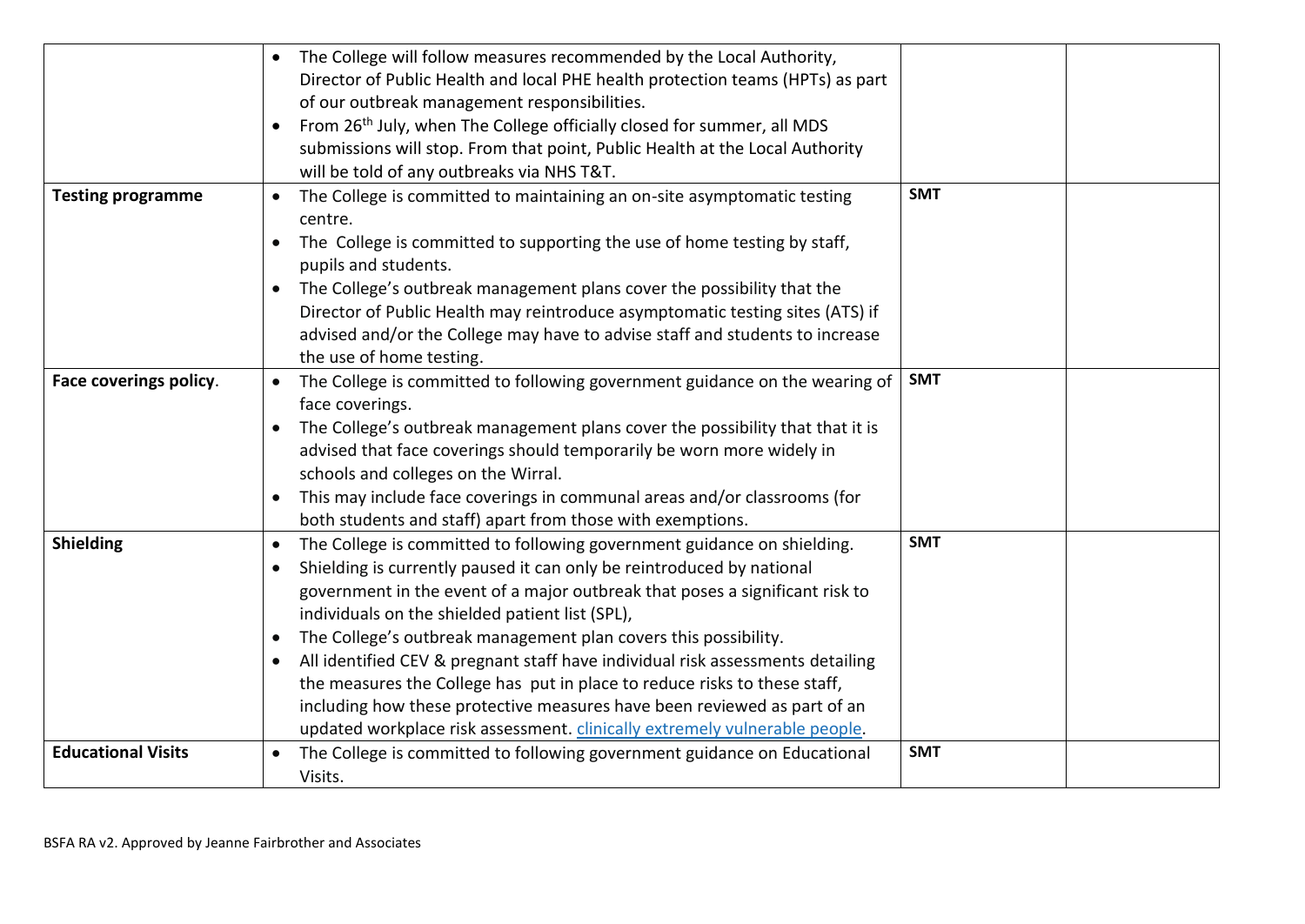|                            | All visits are risk assessed and include current local restrictions.                  |            |
|----------------------------|---------------------------------------------------------------------------------------|------------|
|                            | The College will consider carefully if the educational visit is still appropriate     |            |
|                            | and safe.                                                                             |            |
|                            | Only students who are attending the College will go on an educational visit.          |            |
| <b>Open Evenings</b>       | The College is committed to following government guidance on all issues.              | <b>SMT</b> |
|                            | All such events are risk assessed and include current local restrictions.             |            |
|                            | The College will consider carefully if the event is still appropriate and safe.       |            |
|                            | If not, the College will revert to the virtual model for Open Evenings that was       |            |
|                            | used in 2020-21                                                                       |            |
| Transition or taster days. | The College is committed to following government guidance on all issues.<br>$\bullet$ | <b>SMT</b> |
|                            | All such events are risk assessed and include current local restrictions.             |            |
|                            | The College will consider carefully if the event is still appropriate and safe.       |            |
|                            | If not, the College will revert to the virtual model for taster and transition        |            |
|                            | activity that was used in 2020-21                                                     |            |
| <b>Parent Evenings.</b>    | The College is committed to following government guidance on all issues.<br>$\bullet$ | <b>SMT</b> |
|                            | The College will take into account current local restrictions and risk assess all     |            |
|                            | visitors to the premises.                                                             |            |
|                            | The College will consider carefully if face to face visits are still appropriate and  |            |
|                            | safe.                                                                                 |            |
|                            | If not, the College will revert to the virtual model for Parents Evenings that        |            |
|                            | was used in 2020-21                                                                   |            |
| <b>Performances</b>        | The College is committed to following government guidance on all issues.<br>$\bullet$ | <b>SMT</b> |
|                            | Any live performances are risk assessed and include current local restrictions.       |            |
|                            | The College will consider carefully if the event is still appropriate and safe.       |            |
|                            | If not, the College will revert to the model adopted in 20-21 and video any           |            |
|                            | productions rather than perform before an audience.                                   |            |
| Attendance in Lockdown.    | The College is committed to following government guidance on all issues.<br>$\bullet$ | <b>SMT</b> |
|                            | If attendance restrictions are needed in the event of a Lockdown, all                 |            |
|                            | vulnerable students, children of critical workers, students who need access to        |            |
|                            | specialist equipment, and students who are taking practical assessments,              |            |